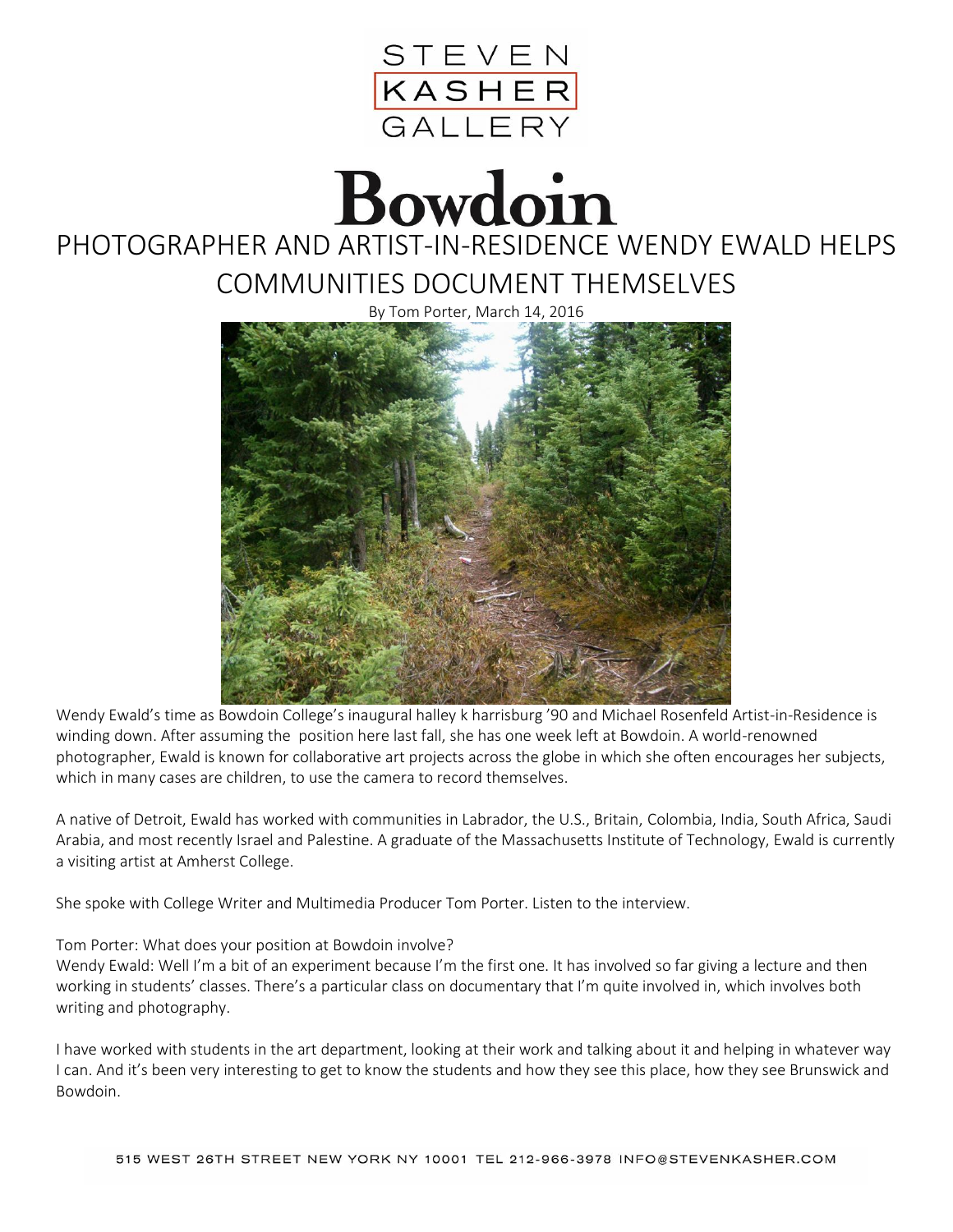

Another thing I've been doing is looking at the (Peary-MacMillan) Arctic Museum and their collection, hoping to make a new piece of work looking at (Donald) MacMillan, the explorer. He worked with the Innu in Labrador, who are people I worked with in 1969, it was my first project. So it's interesting to look at it from another perspective.

TP: Let's talk about how you got to where you are in your career. There's a lot to talk about, but I'm interested in the way you like to tell stories about communities by involving children. Will you tell us about that?

WE: I started working with children in London a long time ago, and I was interested in figuring out what the communities looked like and felt like to the people who lived there, and having an idea of what things look like from an outside perspective.

TP: And that kind of reverses the roles that you normally associate with artist and subject doesn't it? WE: Yes, and particularly in photography that's very fraught because you're holding a camera and you have an option of where to put that camera and when to snap the shutter and that can be very different if someone else is doing it.

## TP: And you've done this in quite a few communities haven't you?

WE: Yes I've done it around the world. I"ve done it with women in Saudi Arabia, with kids in Colombia and Mexico, but recently I've been working with more mixed groups of people not just children. And it's just as exciting to see what someone will come up with, what kind of composition and choices to make about what to photograph, and I'm always surprised and excited, and I think to me it's much more dynamic than if somebody else, including myself, just went out and photographed that.

TP: You're currently on display in an exhibition called 'This Place' at the Brooklyn museum in New York City as part of an exhibition about Israel and the West Bank. Do you want to tell us about some of the photography you have got down there?

WE: It's a big project with 12 different international photographers looking at the region. I did take some photographs myself, which are in a book, but for this exhibition I had people from 14 different communities photograph themselves, their families and their community.

And it varies from elderly Palestinian women to children on a kibbutz to merchants in the market in Jerusalem, to Druze to Bedouins. So, I tried to find very different communities because we had, or I had, an idea that it was a two-party conflict, but it's a very complex situation that's been developed over thousands of years. It's much more understandable and much more human if you look at it from that perspective.

TP: What was your biggest takeaway from the time you spent there and the work you collected?

WE: Well it's something I'd like to do again, that kind of macro-view, because you don't understand when you're there if you're not embedded in these local communities. Then you begin to hear and see their day-to-day lives, and their conflicts, the small conflicts that are part of a big conflict.

The Bedouins for example are in the desert and they have these sheep and they want their way of life, but the Israelis want them to go, and now they're living in the midst of factories that are polluting and they're getting cancer. That's one piece of this state trying to hold on to its idea of itself, and the Bedouins trying to hold onto their idea of themselves.